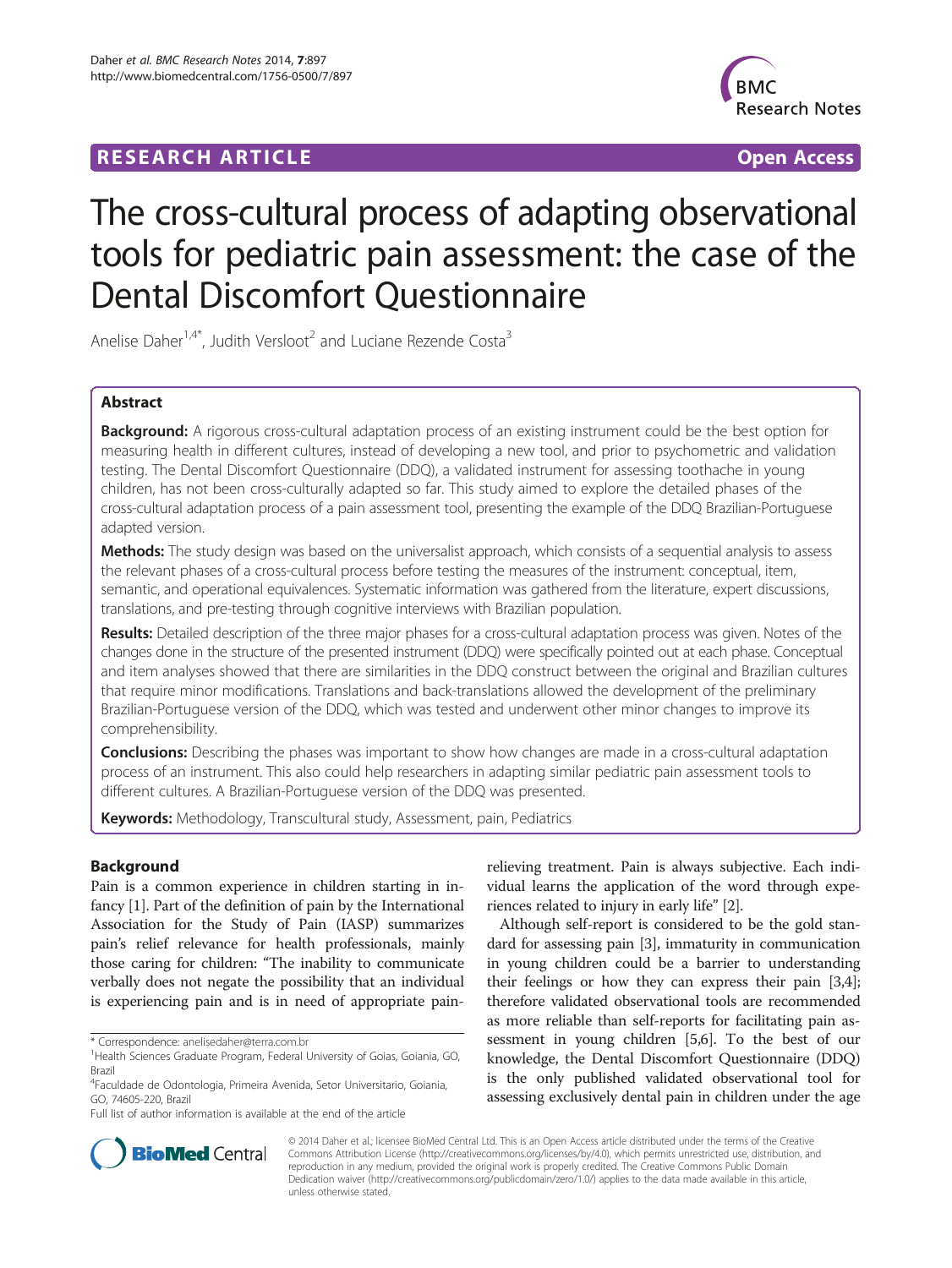of five [\[7](#page-5-0)]. The first version of the DDQ included 12 items reporting pain-related behaviors accordingly child's oral habits to be completed by parents on behalf of their children; the final version of the DDQ, validated in the Netherlands, has 8 items and good psychometric properties [\[7\]](#page-5-0).

The English-language version of the DDQ has been used in several studies in the literature [\[8-13](#page-5-0)], but it has never been cross-culturally adapted through a rigorous methodology for its application in other cultures. Because child health care is influenced by language and cultural issues [\[14](#page-5-0)], particularly for the assessment of pain in children [\[15\]](#page-5-0), exploring the original DDQ across different cultures is important before its extensive use in different communities. Moreover, there is a lack of published studies regarding other dental pain assessment instruments, specifically for children less than 5 years of age. In Brazil, there is no validated instrument for dental pain assessment in preschool children. As recently happened for health quality of life instruments for Brazilian population, researches at this point has two alternatives: developing a new instrument or cross-cultural adapting and then validating an existing one [[16\]](#page-5-0). Our hypothesis was that cross-cultural adapting the DDQ could possible discharge the need of the whole process of developing a new instrument.

This study aimed to present the detailed cross-cultural adaptation process of a pain assessment tool across two different cultures and languages, based on the universalist approach and using the example of the Dental Discomfort Questionnaire adapted for Brazilian Portuguese-speaking parents/children before the validation testing.

# Methods

# Study design

This study, approved by the Research Ethics Board of the Federal University of Goias (UFG), Brazil (#127/09), followed the Declaration of Helsinki's principles. During each phase of the study, anonymity was guaranteed, and the participants (professionals, professors and children's parents) were informed about the research and asked to sign an informed consent form explaining the risks and benefits of the specific phase and the entire study.

The study design was grounded in the universalist approach for cross-cultural adaptation [\[17](#page-5-0)-[21](#page-5-0)]. In psychology, cross-cultural universalist methodology assumes that even though a construct could be based on a universal underlying process, the meaning of the items of an instrument have to be adjusted for each culture [\[22](#page-5-0)]. Although the 8-item DDQ is the model that was validated for the English language, complete 12-item DDQ concerning child's oral habits (Additional file 1) was chosen to be adapted intending to explore the equivalences and relevance of all of the original items in the Brazilian population.

#### Conceptual equivalence and item equivalence

The DDQ was first obtained from the author of the original version. Then, the DDQ conceptual equivalents for the Brazilian culture were investigated by reviewing the pertinent literature to understand the convergent and divergent points of conceptual equivalence for the questionnaire's structure as well as dental pain perceptions in the target population. To improve the investigation of conceptual equivalence, the theme (dental pain perception) was extensively discussed by pediatric dentists experienced in caring for children in a focus group.

Item equivalence was assessed in the same focus group. Five Brazilian pediatric dentists (purposive sampling) invited to participate in the focus group discussed their perceptions about preschoolers' dental pain [[23](#page-5-0)] and about the relevance and acceptability of each DDQ item (Table [1](#page-2-0)). Participants were asked to comment on each item of the DDQ for its relevance for use in Brazil using the following responses: relevant; relevant, but needing minor modifications; little relevance; or not relevant. Two questions were added to complement the investigation of the importance and acceptability of the DDQ items for use in the Brazilian population: "Are the main behaviors related to toothache exhibited by Brazilian children included in this questionnaire?" and "Is there some relevant behavior about toothache that is not included in the DDQ?". The discussion was audiotaped and verbatim transcribed to be analyzed.

The decision regarding whether to continue the DDQ adaptation process for use in Brazil was based on the positive outcomes for the conceptual and item equivalences [\[17\]](#page-5-0): (A) for conceptual outcomes - the construct is likely to be equally valid in both the original and target cultures; the importance of the domains varies between the two cultures; one or more of the domains used in the original instrument is not relevant to the concept of dental pain in the target culture; and the domains are different in the source and target cultures; (B) for item outcomes - the items can be used in the target version without modification; the items require minor modifications, but may be used, more or less, in their original form; replacement items must be used; and neither the existing nor the replacement items can be used.

#### Semantic equivalence

Because the languages for the source instrument (English) and the target instrument (Brazilian-Portuguese) are not similar, translation and back-translation were required [[20](#page-5-0)]. The semantic equivalence was assessed to verify the similarity of the meanings and applicability of the terms between the versions and was based on the four steps proposed by Guillemin, Bombardier, and Beaton (1993) [[20](#page-5-0)]: Forward translation, back translation, consensus version after an expert panel, and back translation of the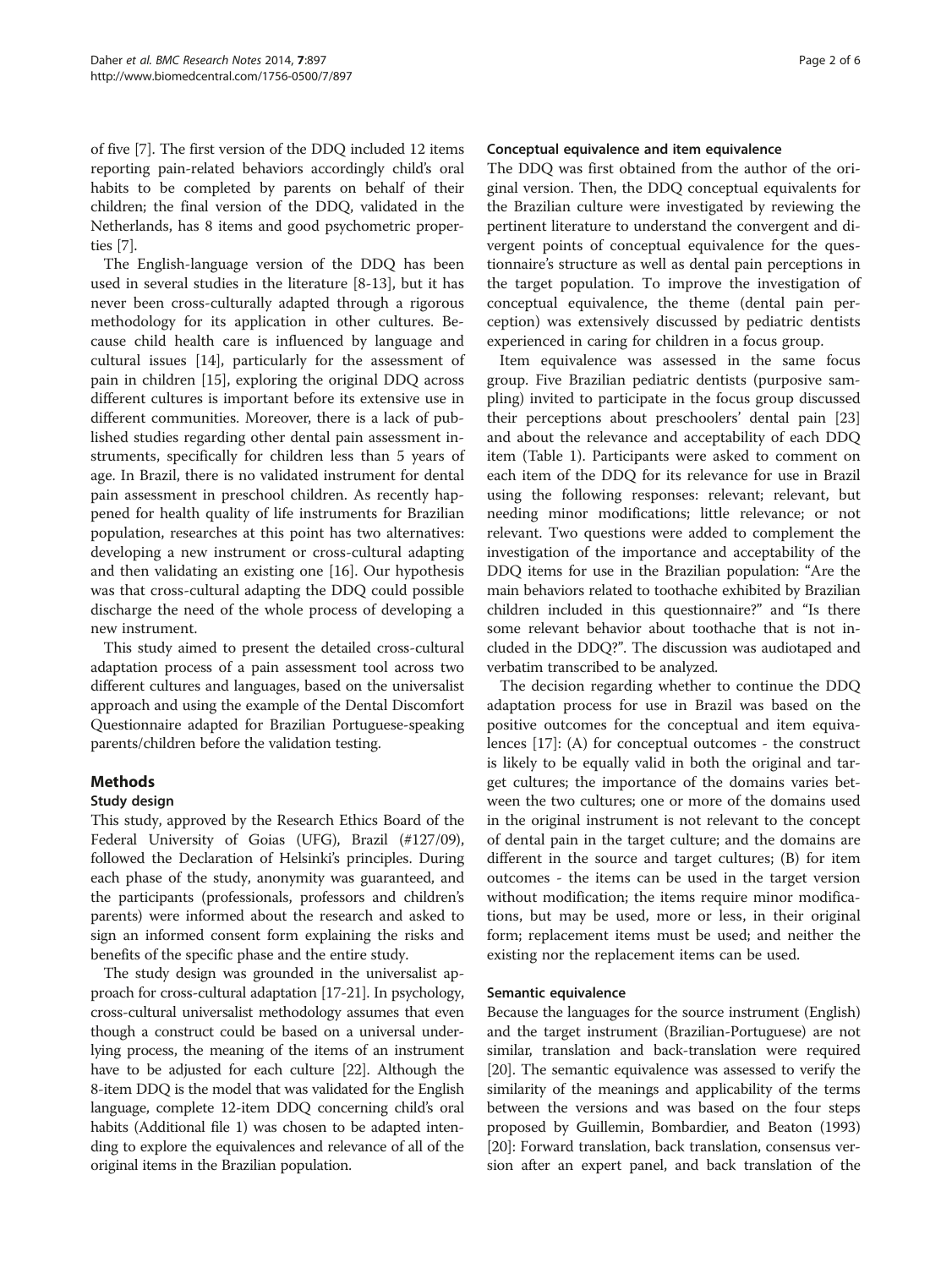<span id="page-2-0"></span>Table 1 Participants' opinions about the relevance of the Dental Discomfort Questionnaire (DDQ) items in Brazilian culture

| DDQ questions/items                                                      | Relevance of items <sup>(a)</sup> as judged<br>by each of the five participants <sup>(b)</sup> |
|--------------------------------------------------------------------------|------------------------------------------------------------------------------------------------|
| Does your child have toothache?                                          | (1), (1), (1), (1), (1)                                                                        |
| If sometimes or often is the:<br>Toothache during meals?                 | (1), (1), (1), (1), (1)                                                                        |
| If sometimes or often is the:<br>Toothache during the day?               | (1), (1), (1), (1), (1)                                                                        |
| If sometimes or often is the:<br>Toothache during the night?             | $(2)$ , $(1)$ , $(2)$ , $(2)$ , $(1)$                                                          |
| Do you notice the toothache<br>yourself?                                 | $(2)$ , $(1)$ , $(1)$ , $(1)$ , $(1)$                                                          |
| Does your child indicate the<br>toothache to you?                        | (1), (1), (1), (1), (1)                                                                        |
| Biting things off with their back<br>teeth instead of their front teeth? | (2), (2), (2), (2), (2)                                                                        |
| Putting sweets away just after<br>starting eating?                       | (1), (3), (1), (3), (1)                                                                        |
| Starting to cry during meals?                                            | $(2)$ , $(1)$ , $(1)$ , $(1)$ , $(1)$                                                          |
| Having problems with brushing<br>upper teeth?                            | (1), (1), (2), (2), (1)                                                                        |
| Having problems with brushing<br>lower teeth?                            | (1), (1), (2), (2), (1)                                                                        |
| Having problems chewing?                                                 | (1), (1), (1), (1), (2)                                                                        |
| Chewing at one side?                                                     | (1), (1), (1), (2), (1)                                                                        |
| Suddenly grabbing his/her cheek<br>during eating?                        | (1), (1), (1), (1), (1)                                                                        |
| Suddenly crying at night?                                                | (1), (1), (1), (1), (1)                                                                        |

(a)The participants were asked to determine the relevance of each question/ item as follows: (1) relevant, (2) relevant, but needing minor modifications, (3) little relevance, or (4) not relevant.

(b)Purposive sampling strategy: 5 pediatric dentists from public service and private practice, and who had varying experience caring for children (1, 6, 9, 20 and 22 years of pediatric dentistry).

consensus version (Brazilian-Portuguese to English) to be evaluated by the author of the original DDQ.

In this study, the translations were performed by three independent translators who were native Brazilian-Portuguese speakers: a retired high school professor with a Bachelor's degree in Arts and Languages (particularly English), a professional translator, and a bilingual health professional with clinical expertise in child dental care (the only one who was aware of the questionnaire's intention and subject). Back-translations were also performed by three other translators living in Brazil who were native English speakers and fluent in the idioms and colloquial forms of the Brazilian Portuguese language but were uninformed about the intent of the DDQ.

The back translations were compared with the original DDQ to solve any divergence problems, to determine the need for the elimination of any inadequate information for the target population and, finally, to present a preliminary consensus version (to be back-translated to

English and sent to the author of the original DDQ for evaluation) or to recommend another translation/backtranslation process. The experts were a professor with experience in public health and epidemiological studies using questionnaires, two pediatric dentists with substantial clinical experience, and two professors with a large amount of expertise in cross-cultural adaptations of questionnaires.

#### Operational equivalence

Operational equivalence was evaluated by applying the preliminary version of the Brazilian-Portuguese DDQ to 30 Brazilian caregivers of preschool children (convenience sample) attending the UFG dental clinic or university hospital and using cognitive interviews to assess the format and comprehensibility of the translated version [[17,24](#page-5-0)]. Cognitive interviews were performed by one trained interviewer (principal investigator) to identify possible problems with a pre-testing exploratory analysis. The interviewer first explained the goals of the questionnaire and asked the caregivers to sign a consent form. The respondents filled out the questionnaire individually, with constant monitoring by the interviewer, who attempted to answer questions and resolve misunderstandings following the probing method of cognitive interviewing [\[24\]](#page-5-0). All of the interviews were audiotaped for further analysis.

After discussing the problems detected in the format and the difficulties reported by the respondents, the interviewer, one professor of pediatric dentistry and the main author of the original DDQ created the final version of the cross-cultural adapted Brazilian-Portuguese DDQ.

# Results and discussion

#### Conceptual equivalence and item equivalence

The DDQ items and concepts were considered to be equally valid for testing in the Brazilian population. The items were found acceptable for use with minor or no modifications needed, excepted translation; thereby encouraging the study of other types of equivalence [[18](#page-5-0)].

The constructs employed in the development of the original DDQ were considered appropriate for use in the Brazilian culture. Toothache as reported by parents of Brazilian children was used for epidemiological purposes in the most recent national survey [\[25\]](#page-5-0) and children's oral habits during daily activities as related to the DDQ items (eating, brushing teeth and sleeping) were adequate as pain-related behaviors in Brazilian children [\[26,27\]](#page-5-0).

Out of five participants in the focus group two found that only one DDQ item ("Putting sweets away just after starting eating?") was of little relevance because they argued whether parents could in fact relate this action to a toothache (Table 1). However, the item was kept for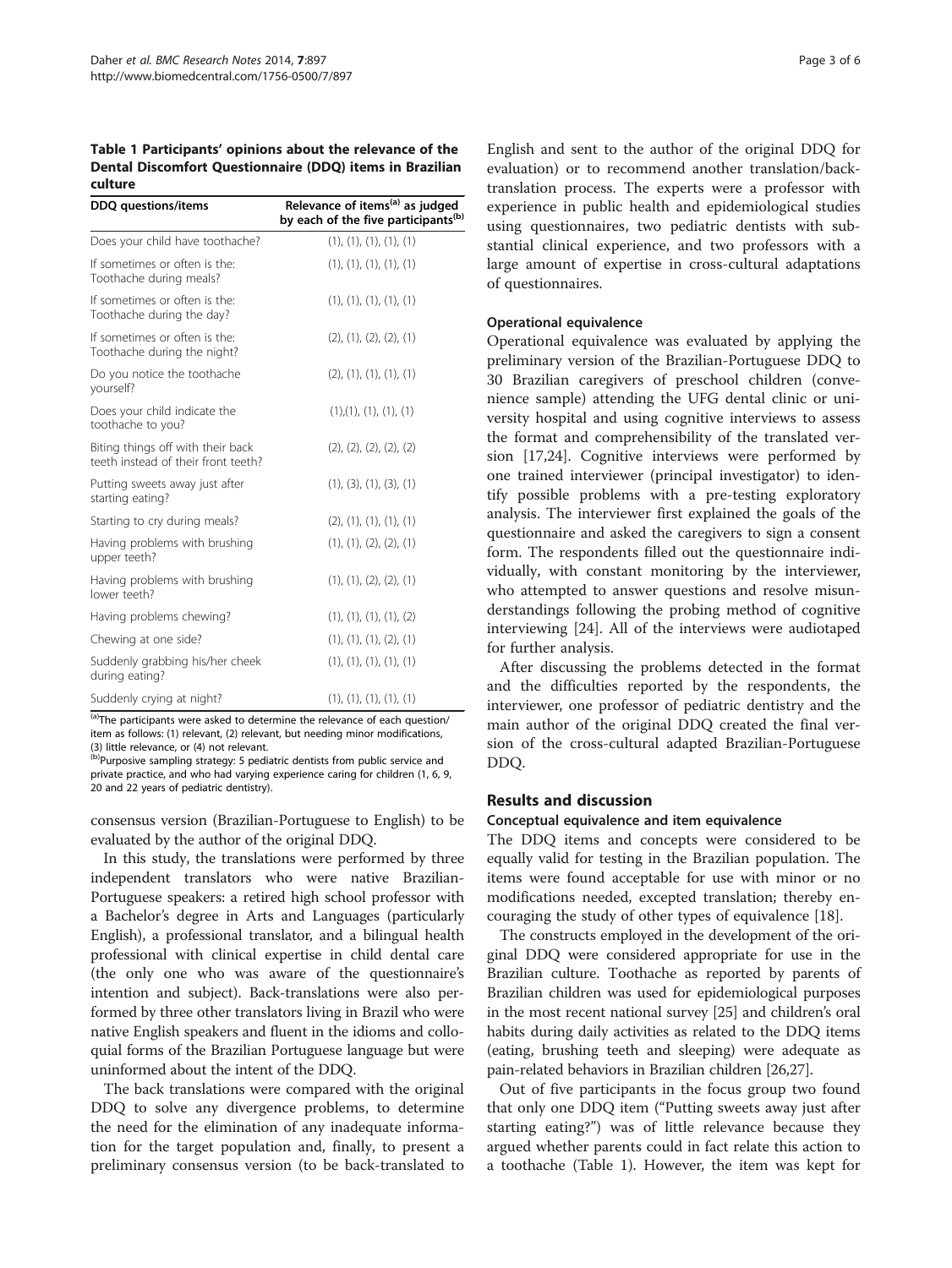further analysis because this issue could only be answered by measurement equivalence that was tested in a subsequent study [\[28\]](#page-5-0). All of the participants considered all of behaviors included in the DDQ to be adequate and did not suggest the addition of any item.

Strategies for reviewing the literature and discussing items with dentists specialized in pediatric dental care were considered to be adequate for evaluating the relevance of the questionnaire in the target population, as described in the published guidelines [[17](#page-5-0),[19](#page-5-0)]. Members of the target population were not involved in this process because the concepts included in the questionnaire had already been tested in similar Brazilian populations as part of other questionnaires or surveys; therefore, a review of the literature provided sufficient exploration. Thus, the focus group methodology enabled important in-depth understanding of the relevance of dental pain as perceived by health professionals with extensive experience caring for the target population [\[29](#page-5-0)]. Another exploration of Brazilian pediatric dentists' perceptions about dental pain in preschoolers showed the need of a validated instrument to systematically assess dental pain in this age group [[23](#page-5-0)].

#### Semantic equivalence

A consensus-based preliminary Brazilian-Portuguese version was created by an expert panel that performed this process extensively reviewing the words, terms and expressions of the back-translated versions. After examining the meanings of terms in the three translated versions, all of the items were changed from the original DDQ to this preliminary version (Table 2). Extrapolating the aims of semantic equivalence, the participants on the panel suggested replacing the circles (Additional file [1](#page-4-0)) for the response options with a table containing columns for each option that needed to be marked.

Because some children in Brazil are accompanied by their caregivers (such as grandmothers) and not their parents, the term "the child" was chosen instead of "your child" as a more appropriate reference for the child. Moreover, the experts suggested repetition of the initial question "Is your child" for each item to improve understanding. None of the modified terms affected the concept of the original DDQ, but the questions could be more easily understood by the respondents.

There is a lack of standardization for the semantic equivalence phase, despite its relevance for the cross-

|         | Table 2 Items from the Dental Discomfort Questionnaire (DDQ) in the original version and the preliminary Brazilian |  |  |
|---------|--------------------------------------------------------------------------------------------------------------------|--|--|
| version |                                                                                                                    |  |  |

| Toothache items from the original DDQ (Part 1)                              | Toothache items after modifications (Part 1)                                              |  |  |
|-----------------------------------------------------------------------------|-------------------------------------------------------------------------------------------|--|--|
| 1. Does your child have toothache?                                          | 1. Does the child have toothache?                                                         |  |  |
| If sometimes or often is the:                                               |                                                                                           |  |  |
| a. Toothache during meals                                                   | 1a. How often does the child have toothache during meals?                                 |  |  |
| b. Toothache during day                                                     | 1b. How often does the child have toothache during the day?                               |  |  |
| c. Toothache during the night                                               | 1c. How often does the child have toothache during the night?                             |  |  |
| 2a. Do you notice the toothache yourself?                                   | 2a. Are you aware when the child has a toothache?                                         |  |  |
| 2b. Does your child indicate the toothache to you?                          | 2b. Does the child show you when he/she has a toothache?                                  |  |  |
| Oral habit items from the original DDQ (Part 2)                             | Oral habit items modifications (Part 2)                                                   |  |  |
| Is your child:                                                              | (The expression "Is your child" was excluded)                                             |  |  |
| 1. Biting things off with their back teeth instead of their<br>front teeth? | 1. Does the child bite with the back teeth rather than the front teeth?                   |  |  |
| 2. Putting sweets away just after starting eating?                          | 2. Does the child get rid of (spit out) sweets immediately after starting<br>to eat them? |  |  |
| 3. Starting to cry during meals?                                            | 3. Does the child begin to cry during meals?                                              |  |  |
| 4. a. Having problems with brushing upper teeth?                            | 4. a. Does the child have difficulty brushing the upper teeth?                            |  |  |
| b. Having problems with brushing lower teeth?                               | b. Does the child have difficulty brushing the lower teeth?                               |  |  |
| 5. a. Complaining about earache during eating?                              | 5. a. Does the child complain of earache during meals?                                    |  |  |
| b. Complaining about earache during the day?                                | b. Does the child complain of earache during the day?                                     |  |  |
| c. Complaining about earache at night?                                      | c. Does the child complain of earache while sleeping?                                     |  |  |
| 6. Having problems chewing?                                                 | 6. Does the child have difficulty chewing?                                                |  |  |
| 7. Chewing at one side?                                                     | 7. Does the child chew on one side only?                                                  |  |  |
| 8. Suddenly grabbing his/her cheek during eating?                           | 8. Does the child suddenly squeeze his/her cheek when eating?                             |  |  |
| 9. Suddenly crying at night?                                                | 9. Does the child suddenly begin crying at night while sleeping?                          |  |  |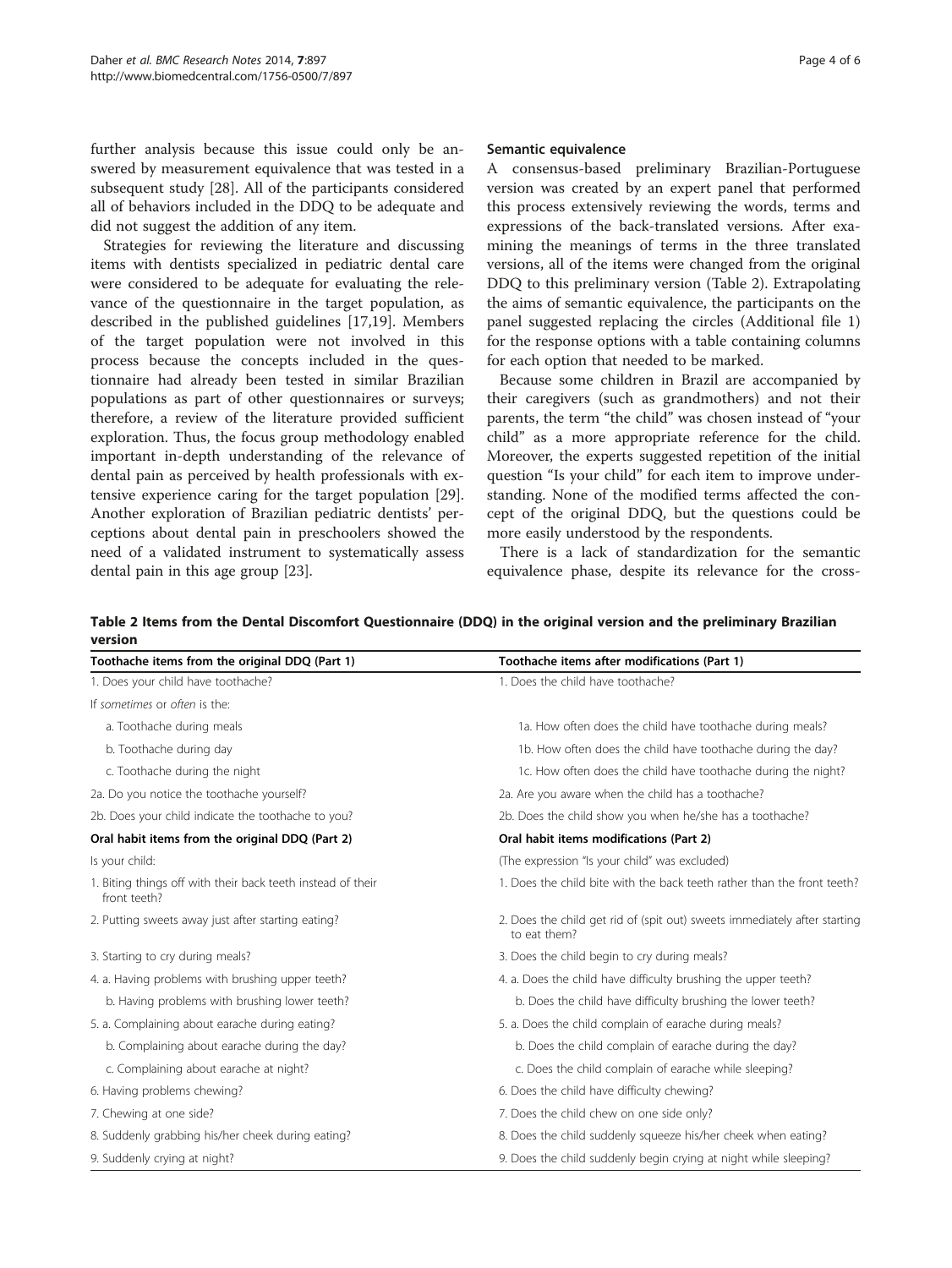<span id="page-4-0"></span>cultural adaptation process [[21](#page-5-0)]. The steps taken in this study to accomplish DDQ semantic equivalence [[20](#page-5-0)] were also reported in another study on two general pain assessment scales [[30\]](#page-5-0). Finally, the preliminary version of the DDQ adapted for the Brazilian population was approved by the original DDQ author for testing in the next phase.

#### Operational equivalence

All invited caregivers ( $n = 26$  mothers,  $n = 4$  other relatives) participating in the cognitive interviews were categorized as having low socioeconomic status and filled out the questionnaire on behalf of their 1-5-year-old children. The probing method was chosen for cognitive interviewing to facilitate the interviews for respondents giving them the chance to do not feel depressed to fill out the questionnaire and to immediately resolve any questions [\[24,31](#page-5-0)]. This sample size is reasonably large for detecting problems with an exploratory aim related to this cognitive interviewing approach [[32\]](#page-5-0).

Because the respondents found that the examples provided in the orientation part of the questionnaire (before the items) were somewhat confusing, researchers replaced them with two statements: "Please do not leave any question blank (no response)" and "Fill out the questionnaire by marking an "x" for the alternative that best matches your response for each of the questions". In addition, the table format recommended by the expert panel was replaced by parentheses with a space to mark an "x" before each choice, which is a more commonly used format in Brazil [[33\]](#page-5-0). Respondents also showed confusion when transitioning from Part 1 (toothache) to Part 2 (oral habits) because the numbering for the list in Part 2 was restarted. Thus, the numbered list was continued through that transition, with the first question of Part 2 numbered as 4. Regarding the individual items, only item #8 had to be modified: "Does the child suddenly squeeze his/her cheek when eating?". The term "squeeze" was sometimes understood as "bite" and was replaced by another term based on one respondent's suggestion: "suddenly lean a hand on his/her cheek when eating".

There is a lack of specific guidelines for the crosscultural adaptation of scales for pain assessment, even knowing the complexity of cultural influence on the assessment of a child's pain [\[15](#page-5-0)]. Therefore, the final cross-cultural version of the DDQ adapted for the Brazilian-Portuguese language (Additional file 2) was obtained based on a rigorous adaption methodology proposed for health related quality of life instruments [[17,18,20\]](#page-5-0). For validation purpose, measurement and functional equivalences of the present adapted version were thoroughly explored in another report [\[28\]](#page-5-0). Herein, we presented how was carried out the cross-cultural process of a pain tool to be used in different cultures, using the example of the first detailed description of the adapted Brazilian-Portuguese version of the DDQ.

# **Conclusions**

The cross-cultural adaption process of the Dental Discomfort Questionnaire was imperative before its final validation testing, because it enabled the researches to define DDQ as an instrument with universal concepts that could be used for Brazilian children after modifying its format and a few terms. The description of each phase of the cross-cultural adaptation is also relevant to inspire others to revise child pain assessment tools across different cultures.

# Additional files

[Additional file 1:](http://www.biomedcentral.com/content/supplementary/1756-0500-7-897-S1.pdf) The Dental Discomfort Questionnaire (original version).

[Additional file 2:](http://www.biomedcentral.com/content/supplementary/1756-0500-7-897-S2.pdf) The Dental Discomfort Questionnaire, Brazilian Portuguese adapted version.

#### Competing interests

JV is the author of the original instrument (Dental Discomfort Questionnaire). The authors declare that they have no competing interest.

#### Authors' contribution

AD designed, conducted and wrote the manuscript. JV is the DDQ developer and wrote the manuscript. LRC was responsible for the study supervision, design, conducted and wrote the manuscript. All authors reviewed and approved the final manuscript.

#### Acknowledgments

This research was supported by a grant from CAPES (Brazilian Federal Agency for Support and Evaluation of Postgraduate Education) to the Doctoral student AD, and by grants from FAPEG (Research Foundation of the State of Goias, Brazil) and CNPq (National Council for Scientific and Technological Development, Brazil).

#### Author details

<sup>1</sup>Health Sciences Graduate Program, Federal University of Goias, Goiania, GO Brazil. <sup>2</sup> Faculty of Dentistry, University of Toronto, Toronto, Canada. <sup>3</sup> Division of Pediatric Dentistry, Faculty of Dentistry, Federal University of Goias, Goiania, GO, Brazil. <sup>4</sup> Faculdade de Odontologia, Primeira Avenida, Setor Universitario, Goiania, GO, 74605-220, Brazil.

#### Received: 5 September 2014 Accepted: 21 November 2014 Published: 11 December 2014

#### References

- 1. Perquin CW, Hazebroek-Kampschereur AAJM, Hunfeld JAM, Bohnen AM, van Suijlekom-Smit LWA, Passchier J, van der Wouden JC: Pain in children and adolescents: a common experience. Pain 2000, 87:51–58.
- 2. International Association for the Study of Pain. [\[http://www.iasp-pain.org/](http://www.iasp-pain.org/Education/Content.aspx?ItemNumber=1698&navItemNumber=576) [Education/Content.aspx?ItemNumber=1698&navItemNumber=576\]](http://www.iasp-pain.org/Education/Content.aspx?ItemNumber=1698&navItemNumber=576)
- von Bayer C, Uman LS, Chambers CT, Gouthro A: Can we screen young children for their ability to provide accurate self-report of pain? Pain 2011, 152:1327-1333.
- 4. Harbeck C, Peterson L: Elephants dancing in my head: a developmental approach to children's concept of specific pains. Child Dev 1992, 63:138–149.
- 5. von Baeyer CL, Spagrud LJ: Systematic review of observational (behavioral) measures of pain for children and adolescents aged 3 to 18 years. Pain 2007, 127:140–150.